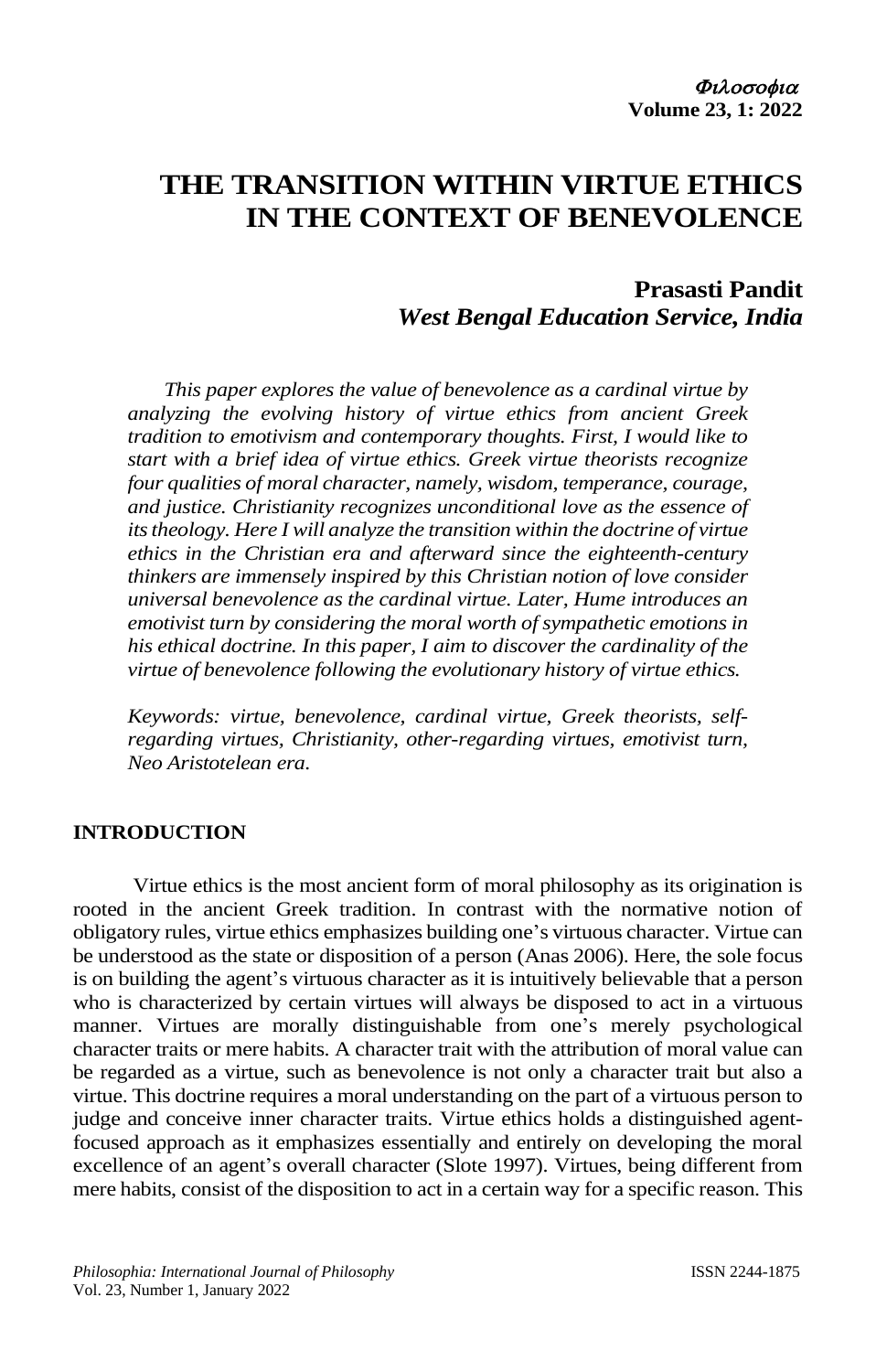disposition arises from the proper internalization of one's reasonable moral understanding, which is the source of one's moral judgment and moral decisionmaking.

### **BENEVOLENCE AS A CARDINAL VIRTUE**

The word 'cardinal' comes from the Latin word *cardo*, which means hinge. St. Ambrose of Milan was the first moral and allegorical thinker who invented the term 'cardinal virtues' (Houser 32 2: 188, n.3). He connects the four cardinal virtues, named temperance, justice, prudence, fortitude, or courage, with the teaching of Jesus. Metaphorically cardinal virtues are the hinge virtues on which all the other virtues depend or swing. From St. Ambrose's allegorical point of view, cardinal virtues are those four hinges upon which moral life swings.

Greek classical virtue ethics identifies certain specific virtues which are regarded as the most necessary, prime, or fundamental virtues for one's full flourishing moral development. These are considered cardinal ones. There are some specific criteria based on which virtues are regarded as cardinal. Firstly, cardinal virtues are the most essential and necessary virtues for an individual's completely flourished moral excellence. Secondly, cardinal virtues are regarded as the highest and supreme ones in so much as these are considered to be sufficient constituents for the complete account of one's full flourishing moral excellence. Each of the cardinal virtues is necessary for one's moral excellence, and conjointly these four are sufficient for one's fully flourishing moral excellence. For example, courage is a necessary virtue for everyone, which directs us to overcome any fear and obstacles and remain determined in our will. However, courage is not sufficient; it also needs wisdom and justice to make our courageous behavior reasonable and just. So, all the four cardinal virtues are conjointly regarded as sufficient constituents for the complete account of one's full flourishing moral excellence. Finally, all other non-cardinal virtues (moral, theological, religious virtues) can be derived from the cardinal virtues or included under cardinal virtues. Wisdom or prudence can be regarded as the prime or fundamental of all virtues since each of the other virtues, regardless of courage or temperance or even friendship or love, is dependent and derived from the prime virtue of wisdom or prudence. Only a prudent person can be just, courageous, and benevolent based on her reasonable wisdom. The person who can make a wise and good decision is the person who has the knowledge of distinguishing virtues from vices, good from bad. So, a prudent person can make a virtuous decision and act virtuously. Accordingly, Greek virtue theorists Socrates, Plato, and Aristotle recognize four qualities of moral character, namely, wisdom, temperance, courage, and justice, as the cardinal virtues. This tradition is followed in early Christian morality by St. Augustine and Aquinas. Christian ethics also regard another three chief virtues, namely faith, hope, charity, and the traditional four, and accepted all of the seven as cardinal virtues. Christianity recognizes unconditional love as the essence of its theology. We can experience a huge transition in the doctrine of virtue ethics in the Christian era and afterward. The Eighteenth-century thinkers are hugely inspired by the Christian notion of love, considering universal benevolence as the cardinal virtue. They replace the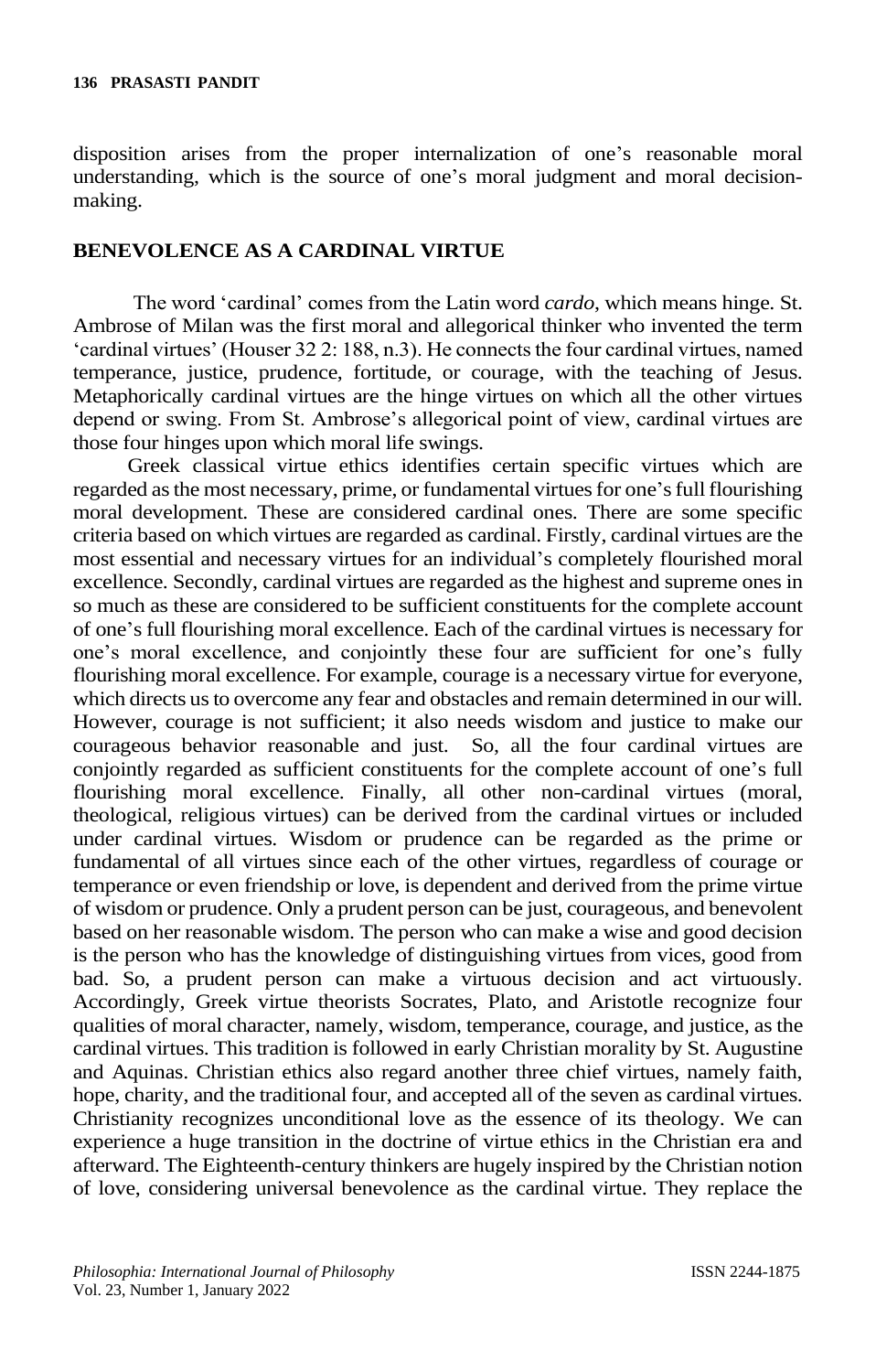traditional four ones and regard benevolence as the highest cardinal virtue for an agent's complete moral excellence. Later, Hume introduces an emotivist turn by considering the moral worth of sympathetic emotions in his ethical doctrine. The definition of virtue has been redefined and reemerged accordingly following several transitions in the history of virtue ethics. In this paper, I aim is to discover the cardinality of the virtue of benevolence following the evolutionary history of virtue ethics.

# **Ancient Greek Concept: Benevolence for Self-enlightenment**

Plato primarily admitted four traditional cardinal virtue of Greek moral philosophy, namely, courage, temperance, wisdom, and justice. These four virtues are regarded as cardinal as the stable position of all of these virtues are considered to be the necessary and sufficient conditions for the complete account of one's moral excellence. However, in his *Protagoras* (Plato et al. 1961). we find the influence of the Socratic view in Plato's moral philosophy where following Socratic, he admits knowledge or wisdom is the highest cardinal virtue and all other virtues can be controlled and maintained by wisdom. For Plato, human psychology consists of the tripartite of mind, soul, and body where the body is the locus of all kinds of physical satisfaction such as eating, drinking, and receiving pleasure and pain. In addition to these bodily appetites, mind and soul provide us the intellectual virtue of wisdom which should govern the whole of human nature. In this regard, human beings can be virtuous only if the mind or intellect governs the other bodily parts. Temperance is the virtue by which our will disciplines our bodily appetite and passions, and courage is the exercise of will, which controls and disciplines appetite and bodily passions according to our reason and will and wisdom are the reason and will. Hence, wisdom, being the intellectual virtue of mind or will, controls and subordinates all other virtues like courage, temperance. Nevertheless, Plato regards each virtue equally, but he maintains that being virtuous for an individual is being the just human nature, and an individual is considered to be just only when her bodily pleasure or appetite is governed by her intellect or wisdom. Just human nature means the proper proportion of bodily pleasure and intellectual virtue within one human soul, which can be regarded as an organic whole and as the state of moral excellence. Such just distribution is not only applicable to the human soul, but it is an essential necessity within individuals and society.

Aristotle shares his teleological thoughts in his *Nichomachean Ethics* (Aristotle 1925), where he holds that every action and choice is determined to serve some specific goal and human beings by nature and should be properly motivated towards specific goals. The good is defined in terms of this very nature in Aristotle's ethical doctrine (Everson 1998). Our intellect should always choose something which is worth pursuing as some desired end or good. Virtue is the good habit of action by which humans can achieve their final *telos* or final good, which he named Eudaimonia.

According to Aristotle, the ultimate end for any human's life is a state of eudaimonia. Eudaimonia is often translated as happiness, prosperity; however, it holds some specific connotation here. It is quite different from the utilitarian notion of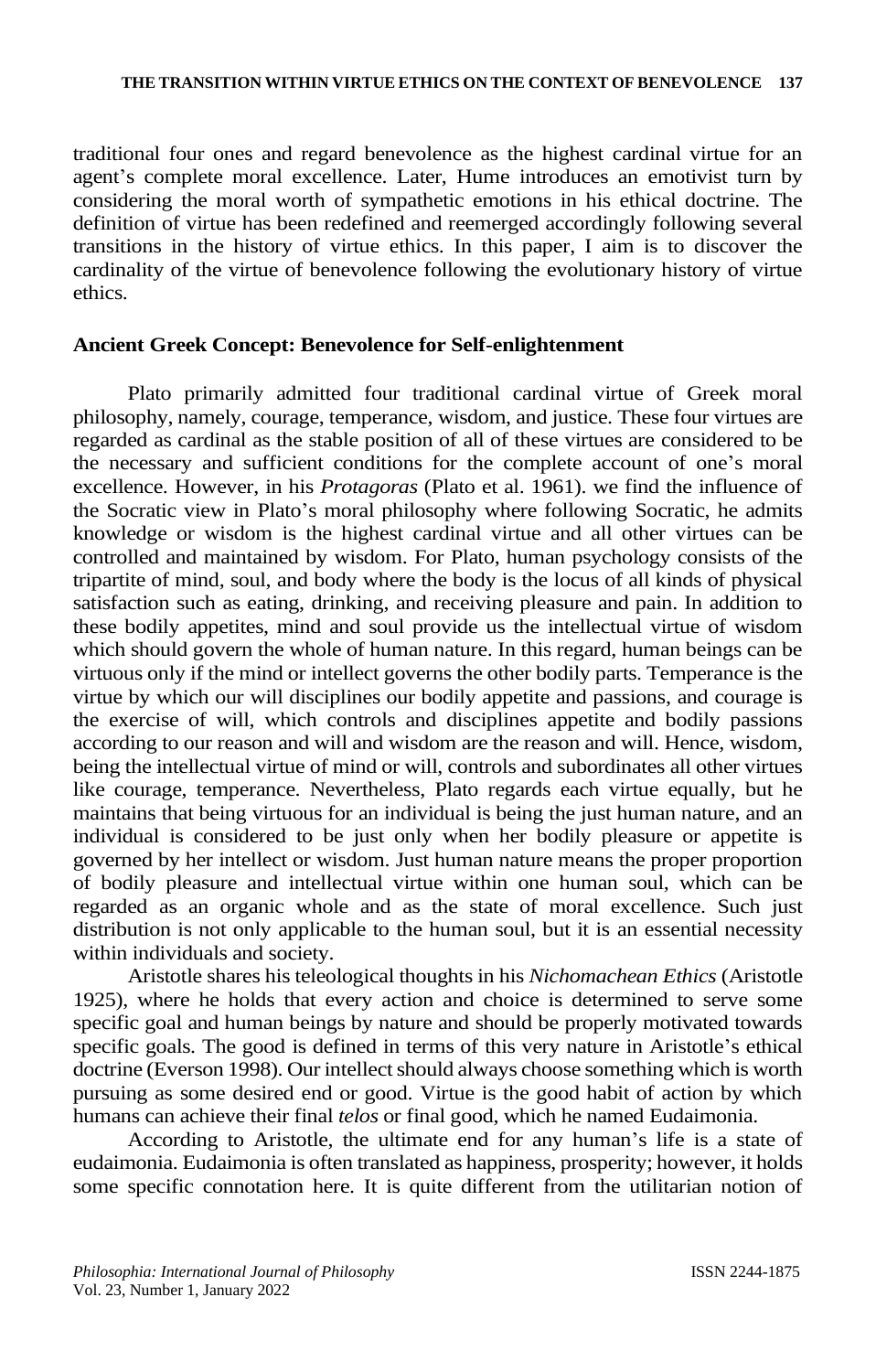happiness and any materialistic conception of a good and prosperous life. Eudaimonia is the final good for everyone's life to be desired. For an agent, it is the continuous state of being virtuous. Such good, virtuous living is the highest and supreme end for everyone. Hence, the ultimate good for any human is living and flourishing through one's whole life by the continuous exercise of virtues as the necessary and sufficient component of living and securing such a good life. Although virtues are the necessary and sufficient constituent for achieving one's good life, virtues are intrinsically valuable for their own values (MacIntyre 1981). Accordingly, virtue holds two kinds of value, one is instrumental to achieving the ultimate good life or eudaimonia, and the other is intrinsic as they are valuable for their own sake. A human who has always lived virtuously can distinguish virtues from vices and other mere habits as the person becomes morally educated by her continuous virtuous living, which has guided the person to be capable enough to judge and act virtuously.

The activity which only human beings can perform is intellectual; it is the activity of the highest part of the soul (the rational part) according to reason. Aristotle (1925, Book II) distinguishes between the intellectual virtue and other moral virtue of actions and passion and regards that it is our intellectual virtue of practical wisdom which controls and directs other moral virtues to achieve the final end of eudaimonia. Human happiness, therefore, consists of the natural process of the individual acting and living according to reason. Thus, happiness consists of the action of the rational part of man that is the soul, and so happiness can only be attributed to a wise and virtuous person. This action must persist with continuity throughout life to make true happiness. The highest happiness of a human being is a life of reflection, but secondary happiness is achieved through ethical virtue. Ethical virtue can be defined as a habit disposed to action by deliberate choice and defined by reason as a prudent man would define it. Virtue is not simply an isolated act but a habit of acting well. The virtuous action is a mean between two extremes in each specific position. Ultimately, prudence is necessary for ethical virtue because it is the intellectual virtue by which a mortal is capable of finding the mean specific to each occasion.

Aristotle primarily discussed the four traditional cardinal virtues of wisdom, courage, temperance, and justice. Among them, he regards practical wisdom as the highest intellectual virtue along with justice, whereas courage and temperance are considered bodily passions. Through practical wisdom, one can acquire the knowledge and skill of virtue which help individuals to judge and choose moral decisions by differentiating virtues from vices.

Later, he also adds some other virtues; among them, friendship is one where he discusses one's sharing relation of well-being with other beings. For man, as a social being, friendship is necessary for a happy and good life. Despite having all other goods in life, no one would choose to live without friends. In his word, 'for what is the use of such prosperity without the opportunity of beneficence, which is exercised chiefly and in its most laudable form towards friends? Or how can prosperity be guarded and preserved without friends' (Aristotle 1925, 192)? Aristotle put his altruistic position by claiming that regardless of one's prosperity and adversity, friends are necessary to live a good and virtuous life. Friendship evolves between people who wish well to each other, and the well-wishers are recognized by each other's concerns. Aristotle (1925, Book VIII) differentiates between three kinds of friendships based on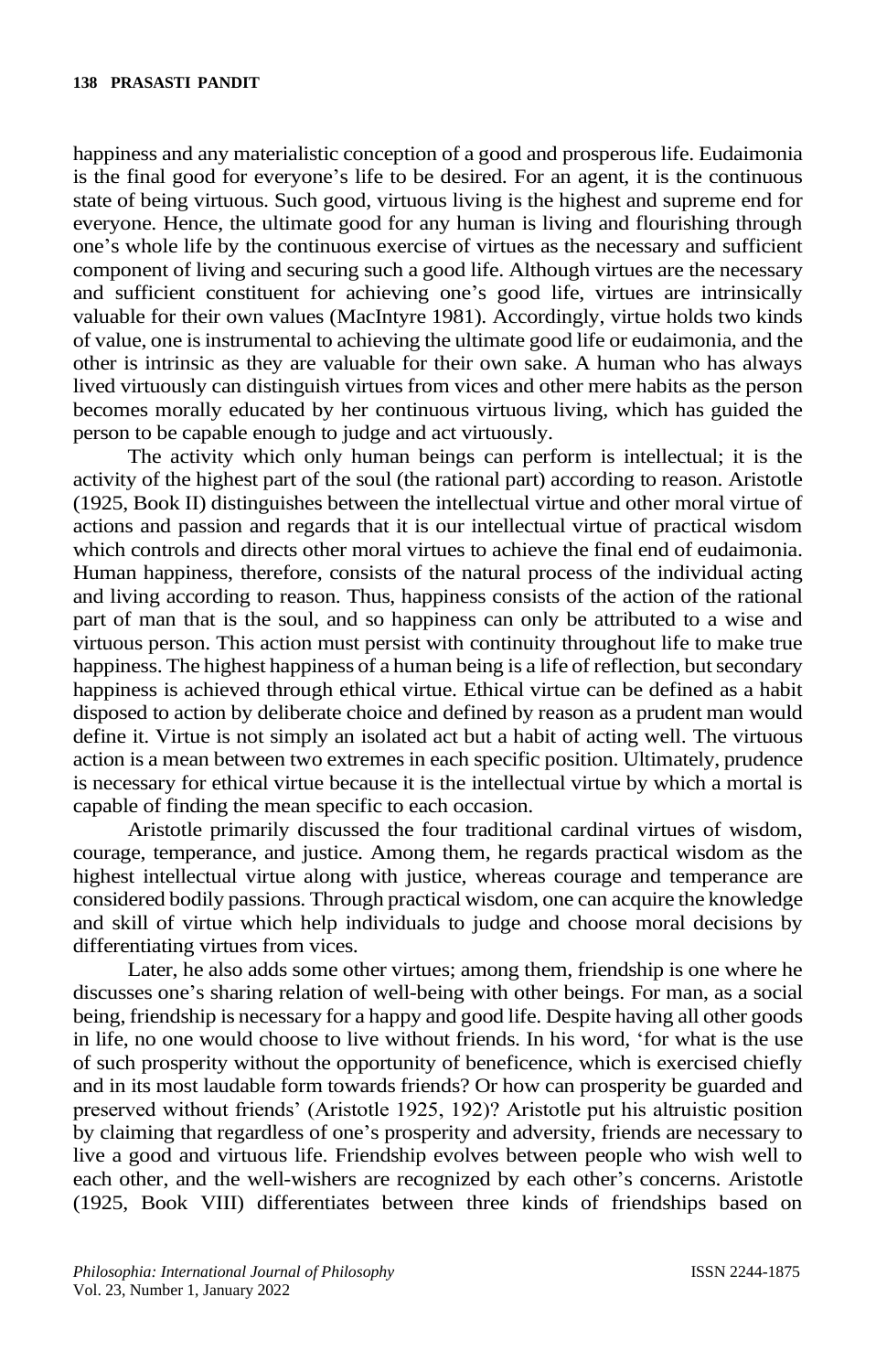usefulness, pleasure, and love and holds that friendships based on usefulness and pleasure may not last long since they only last as long as each party derives the usefulness or pleasure, they desire from the relationship. This genuine friendship is necessary for self-knowledge and helps both friends to grow in virtue. The virtue of a friend is to love. The relationship one shares with his friend is like the harmonious relationship between the different parts of the soul of a virtuous man. Perfect friendship is the friendship between people who are good and alike in virtue. Friendship is not a state, but it is an activity, a habitual act of love by which both the friends can interact beneficently with each other. The virtue of friendship stands as proof of one's benevolent disposition towards others. Due to this benevolence, one seeks the wellbeing of other people regardless of one's own well-being since, for Aristotle, one's overall well-being becomes incomplete without the inclusion of genuine friendship, more precisely without the beneficent interactions with others. Here it should be noted that Aristotle recognizes beneficence as an essential virtue of a good person who acts beneficently to others out of their natural benevolent nature. He also regards benevolence as a natural disposition of human beings and accepts beneficence as the virtue through which good people interact and share their well-being. Moreover, he mentions that we can directly interact beneficently with our near ones but cannot interact beneficently with the far ones due to distance, but we are always disposed to perform the act of beneficent for the far ones as a gesture of true friendship. This disposition towards the act of beneficence that springs from our true friendship is called benevolence.

#### **Christian Concept of Benevolence as Other-regarding Virtue**

Christian ethics conventionally adopts seven virtues after Pope Gregory released the list of seven deadly human sins during 590 AD. These virtues named chastity, temperance, charity, diligence, patience, kindness, and humanity are identified in opposition to human's seven deadly sins (pride, lust, greed, sloth, wrath, gluttony, envy). Christianity prescribes to acquire and practice these virtues to protect one against temptation from the deadly sins, and accordingly, practicing these seven virtues develop whole human conduct. Christianity finds the four cardinal virtues of the Greek virtue theorists as the natural virtues that spring from the common endowment of humanity. These four virtues (prudence, justice, fortitude, and temperance), following Greek tradition, are regarded as the cardinal ones as all other virtues can be included and derived from these four. The uniqueness and novelty of Christianity lie within the other three theological virtues. The other three virtues are theological, which are specially prescribed in Christian theology in that they are the habits by which we properly relate ourselves to God. These virtues do not just come as special gifts, but are due to God's grace and grace is based on faith.These three virtues are faith, hope, and love. The classification of natural and theological virtues has been adopted by the Apostle Paul<sup>1</sup>, who distinguishes the three theological virtues as specifically the Christian virtues and regards unconditional love or *agape* as the chief and prime cardinal virtue among all within Christianity. Here, we can perceive a major transition from ancient Greek virtue ethics where human's natural virtues such as prudence or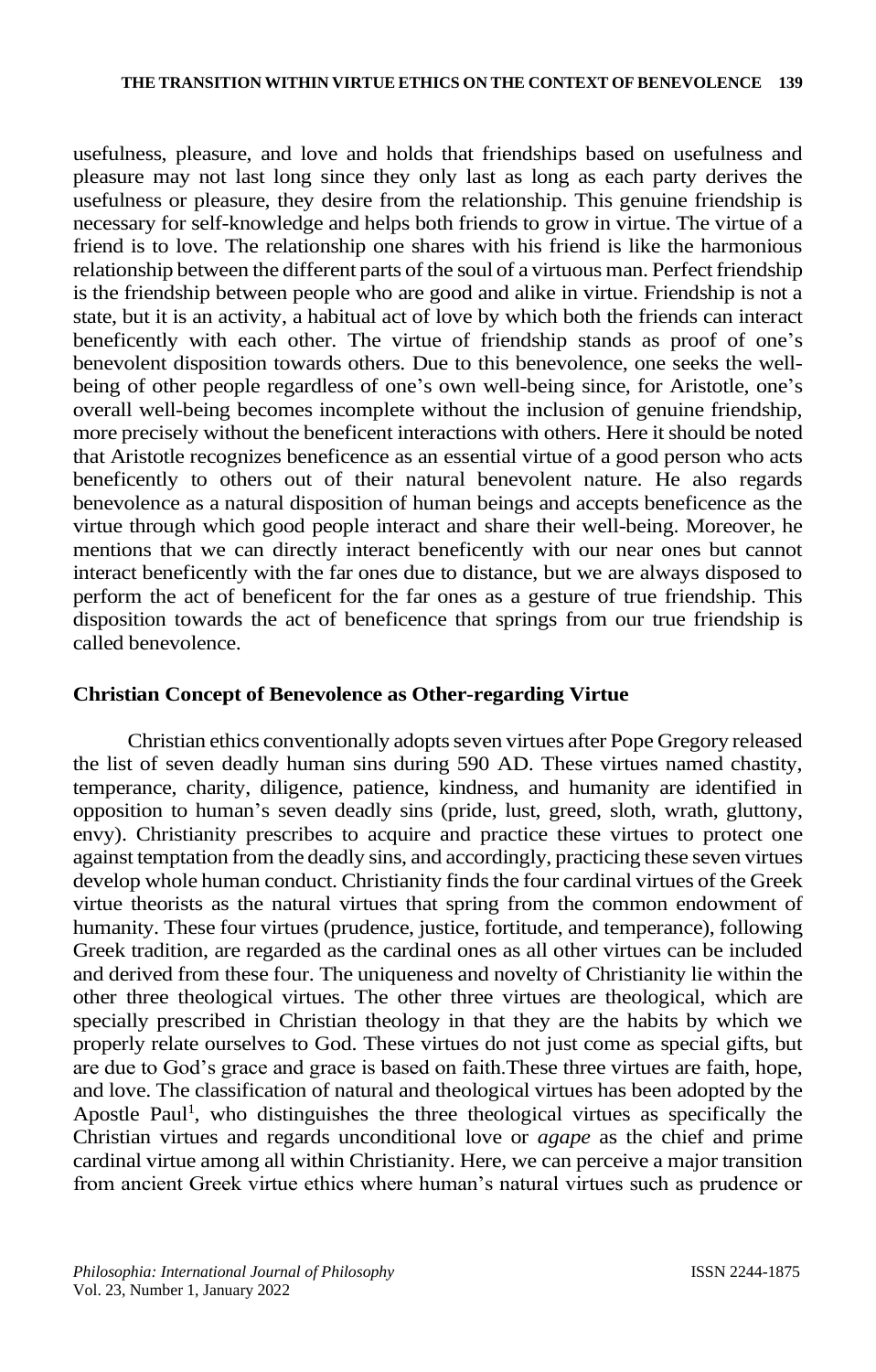justice are considered as the prime one to Christianity that regards and establishes love as the ruling and prime virtue by which all else can be included and derived.

The early Christian theologian St. Augustine (1958) believes in spiritual benevolence and love for the almighty God and all of His creation, including His best creation, the human race. According to him, human beings should always maintain a habitual disposition of this benevolence in their heart, which prevents entering evil thoughts and evil dispositions within one's heart and make them pure and nearer to benevolent almighty God. Wisdom guides us to come out from the sinful lusts of worldly temptations. Moreover, wisdom can reveal our true spiritual sense only through the divine grace of God. For Augustine, one cannot recognize one's true self without understanding one's relation with her own creator. Augustine illustrates that God flows His divine love and grace to His every creation; among them, the best is human beings with whom He shares a unique form of love. Humans can identify their true selves through the proper realization of this unique divine love that God shares with His best creation. Humans respond through love, respect, and gratitude towards their creator God. The great Christian commands such as, 'Love Thy God' and 'love your neighbor as yourself' implies that, God's love is universal for all humans; consequently, humans should extend their love towards all, as only this way humans can express gratitude towards their creator. He implies these two commands in a manner which demonstrates that the command of love for other-beings presupposes self-love, 'In [the two commandments] man finds three beings to love, namely, God, himself, and his fellow man, and knows that he is not wrong in loving himself so long as he loves God. As a result, he must help his neighbor (whom he is obliged to love as himself) to love God' (Augustine 1958, 321). So, he interprets the Divine commands in a manner where he does not find any confrontation between self-love and love for others, but for him, following the Divine commands, love for others presupposes selflove.

However, Augustine is aware of human's limited ability of benevolence due to an individual's embodied and temporal existence. He talks about friendship which occurs with the blessings of God. For him, God plays a central role in the establishment of friendship by developing a relation within different individuals. In his own words, 'Blessed whoso loveth Thee, and his friend in Thee, and his enemy for Thee. For he alone loses none dear to him, to whom all are dear in Him who cannot be lost. And who is this but our God' (Augustine 199, 55). He believes that true friendship is mediated and cultivated by an omniscient God. Augustine realizes the love of friendship through the love of God and vice versa. We love friends by seeing God in them and love God by seeing the true love of friendship towards God. He understands self where individuals are connected with true friendship through the divine love of God. He maintains equal importance and respect for individuals who are fully constituted as the creation of almighty God and connected respectfully via true friendship with His divine love. Augustine's doctrine of friendship and benevolence flourish from the divine love, respect, and faith towards our creator of almighty God and through the recognition of God's creative presence in friends. Thus, we can cultivate the Christian value of *agape* or universal love or benevolence towards all.

Following Christianity, Thomas Aquinas also believes that God is the creator of the universe and of all the limited beings, including humankind. God, being the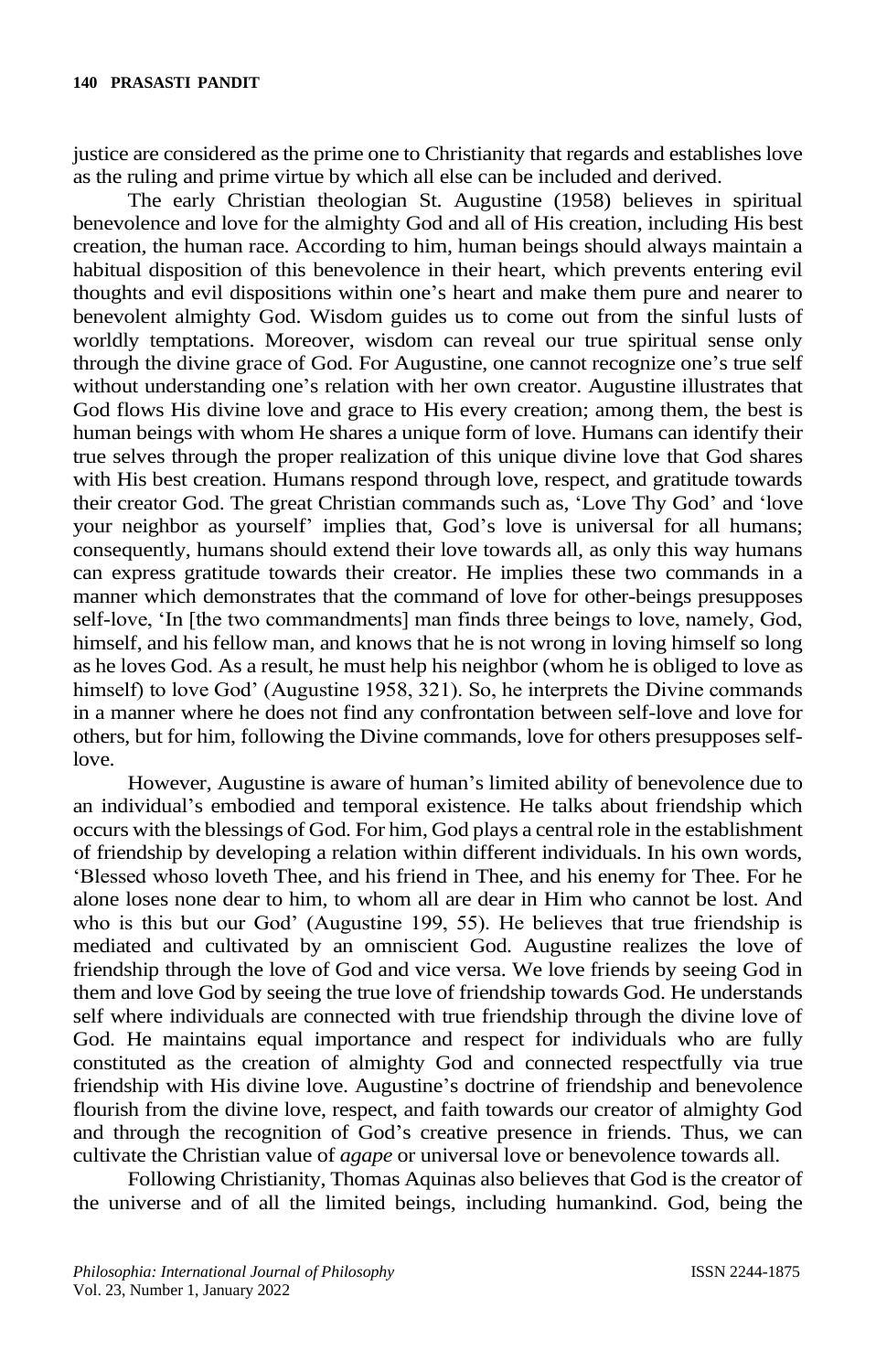supremacy of power, love, benevolence, is regarded as the exemplar of all things, all sources, and foundations. The ultimate happiness of humans is found in the salvation that is the state of unity with God. In order to achieve salvation, human beings should follow the disposition of virtues to build a perfect human nature who unconditionally loves the supreme God and all his fellow beings.

He, following Aristotle, considers the gradation of hierarchy among different virtues (Kirchner 1986). In his *Summa Theologica* (Aquinas 1912), he accepts that virtues are aimed to reach some other object or some superior end. Moral virtues are directed to object theological virtues and aim for the final end, which is directed to unite with God. He considers three theological virtues: faith, hope, and charity. Among these three theological virtues, charity is the highest one. He regards charity as the preeminent and highest virtue among all as faith and hope to depend on charity. Charity is the infused virtue that unites humans with God via love. Charity includes love for the divine supremacy and all His fellow-creations. Faith and hope are directed to charity, whereas charity is directed to the final end to unite with God through the all-inclusive love for all. Thus, charity guides other virtues to reach the final end.

Aquinas also accepts four moral virtues: justice, prudence, temperance, fortitude, and one cardinal virtue: practical wisdom. Moral virtues are guided by the cardinal virtue of practical wisdom. All virtues are directed to achieve the final end, which unites one with God. Charity is immediate after this final end. So, charity is the highest among all other virtues, which direct all other virtues towards the final end. Human beings hold a natural disposition of charity by divine God's grace which stands as a symbol of unity, love, and friendship with divine supremacy. Love for God includes love for God's favorable creation, i.e., human beings who are capable of imitating God's divine grace. Our love for God can be extended to our love for our neighbors through the virtue of charity within our surroundings.

Famous Christian moralist Paul Ramsey (1950) establishes nothing else than love as the basic moral principle in Christian theology. He maintains that all-inclusive love or *agape* is the primitive idea and fundamental notion in Christian ethics. In contrast to Greek ethics of self-interested enlightenment theory, where love is always considered after prudence, Ramsey, following the Biblical code of the *New Testamen*t, establishes love as the fundamental and central moral motive of all actions. Following Biblical norms, Ramsey's theory establishes its other-regarding motive to serve selflessly and disinterestedly one's neighbor's need is higher than the claim of one's own self. Following this theory, one should always be ready to serve others, regardless of the thought of how 'just' it may be or regardless of one's own claim or self-interest one dedicate own self to serve for the other out of love, and here within is the central idea of Christianity. There are two different aspects of *agape*; firstly, following divine command, one should always be ready to help others in their need due to love for all regardless of what value or worth one perceives in the person. Another aspect of *agape* is there is no such preconceived set of values or principles and no discrimination between higher and lower goods. Accordingly, there is no discrimination between one's self-realization by acquiring higher ethical virtues and seeking self-pleasure following hedonism in Christianity. Christian ethics is primarily other-regarding. The second commandment follows from the greatest commandment, i.e., love your neighbor as yourself. Following this, self-love that includes others is the best love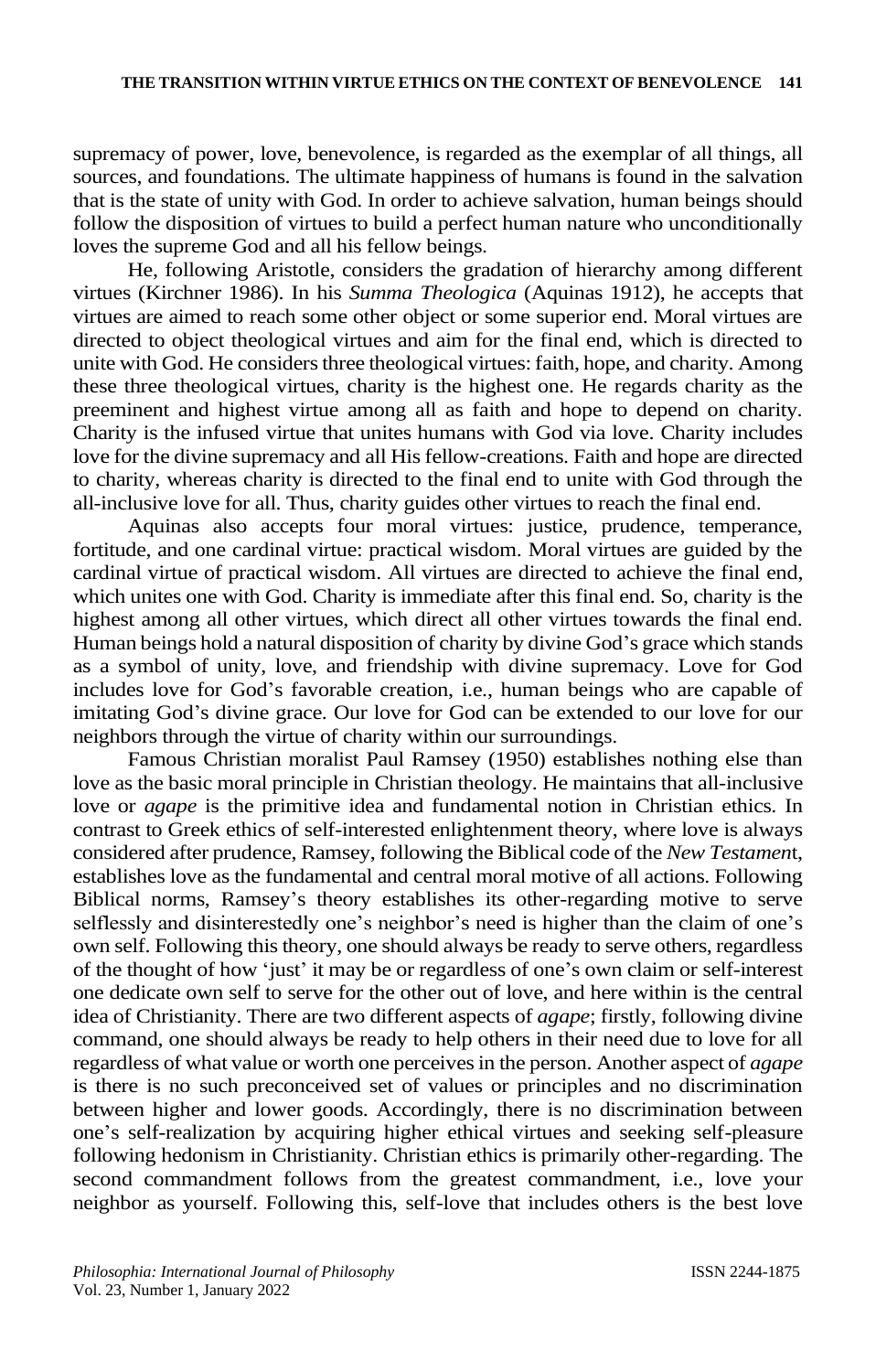which Aristotle called the virtue. Again, one should love oneself and others as God loves the human self in each of us. Perhaps, then, Divine love is so profoundly otherregarding for the sake of dignity and worth in all selves that God's other-regarding love is the foundation of love within and for all created reality. Hence, the prime moral principle in Ramsey's Christian theology is love, as all other virtues can be included within this supreme all-inclusive love.

Hence, following Christian theology, love is the only one, and ultimate cardinal virtue as any other virtues follow under this all-inclusive moral value of love and can be regarded as different forms of love. Following the *New Testament,* love has two aspects, love for almighty God and love for neighbor. These two can be interpreted by some other thinkers as gradually love of complacence and love of benevolence since none of our actions can benefit almighty God. Here, the love for our neighbor is identified as the love of benevolence for our neighbor following the golden command of 'love thy neighbor as yourself.' Frankena (1973) distinguishes the love of God as a religious virtue in contrast to the love of benevolence for other-beings. Accordingly, any human-related virtue in agapistic ethics of virtue can be regarded as one and not many, and that prime cardinal virtue is love. The notion of extensive or universal and disinterested benevolence follows from the Christian conception of unconditional agape or all-inclusive love. 'Benevolence is extensive in the sense that it not only includes the self but reaches out to others, and that it manifests a concern for others that is equal in degree to concern for self' (Reeder Jr. 1998, 48). However, during the 20th-century process, theology emerges as a contrast to classical theology. This theory was inspired by the process philosophy of Alfred North Whitehead, whose Gifford Lectures were published as Process and Reality during 1929. Here God is understood as the part of a larger creative process, and His power is persuasive rather than coercive, and He both influences and is influenced by the other parts of the creative process. So, this theory subordinated God's power under the larger creative process. Hence, this theory distinguishes between God's primordial nature and God's consequent nature and allows human love to affect and increase God's consequent nature lovingly.

We can observe a considerable transition of virtue ethics from the reason-based self-enlightenment Greek notion towards the universal benevolence after the worldwide influence of Christian love. The other-regarding trends occupy the central area in this Judeo-Christian tradition of virtue ethics. Virtue theorists following Christian agape appeal to the core of heart of every human for every fellow-beings. Here the sole emphasis is on the virtue of love and benevolence rather than reason or self-enlightenment. We can find this similar significant development upon benevolence as the primary secular virtue within the eighteenth-century thinkers like Cumberland (1672), Hutcheson (1725), Butler (1869), Edward (1989), and Hopkins (1811), who regard the universal notion of benevolence as the supreme virtue. This concern for other-beings is different from the Hobbesian (1651) egocentric interest for maintaining peace with others or only for establishing a Platonic, just society. This concern is something more that is deeply rooted in our core of humanity.

Hutcheson's (1725) universal notion of benevolence seems inspired by the Christian concept of universal love or *agape*. Such universal benevolence derives from the concept of extensive love for other-beings as God loves us. He regards universal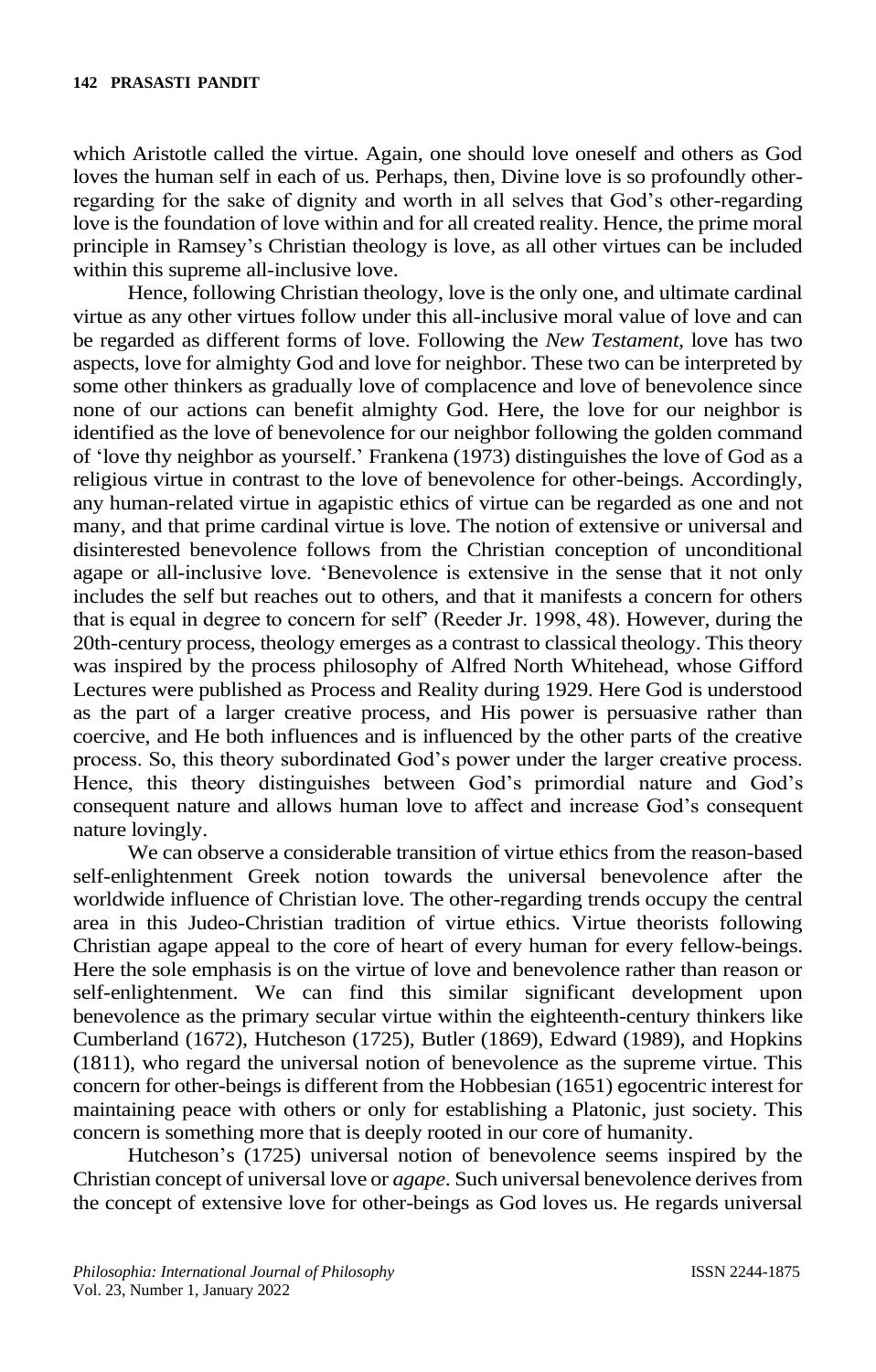benevolence as the highest cardinal virtue as intrinsically good. All other virtues or actions are regarded as morally good only if they are inclined to universal benevolence or follow from this universalistic notion of benevolence. All other virtue and virtuous actions can be subsumed under the extensive all-inclusive notion of universal benevolence, as here morality is defined in terms of universal benevolence. Hence, Hutcheson regards the notion of universal benevolence as the highest cardinal form of human virtue. Cumberland (1672) also combines common good with individual good by virtue of benevolence. Butler (1869) also finds no confrontation within self-love and social-love or benevolence since, for him, self-love derives from the rational part of human conscience, and such a rationally guided self-love is different from mere passion and always act in accordance with social-love or benevolence. Edward (1989) and Hopkins (1811) elevate the notion of benevolence by identifying it with the pure holiness of divinity and beatitude.

# **Hume's Concept of Benevolence- an Emotional Virtue**

A major turn of ethics occurred through a non-cognitive emotivist theory by David Hume. He distinguishes natural virtue from artificial ones. He recognizes benevolence as a natural and social virtue that one can naturally possess and dispose of to help others when we perceive their trouble. Such benevolent disposition is prior to any thought of moral obligation or beneficial consequences. Hume regards benevolence as the most prime and natural virtue in contrast to the artificial virtue of justice. Humans are not naturally disposed to be just. They are just because they are morally obligated to do so. Unlike the natural virtue of benevolence, the artifice of justice should always be governed by the strict sense of right and obligation. However, due to its strict obligatory governance Hume, unlike Hutcheson, sometimes gives precedence to justice over benevolence. However, he never denies the utility of benevolence as a social virtue as it is useful for the general happiness and well-being of all. In his words:

Upon the whole, then, it seems undeniable, that nothing can bestow more merit on any human creature than the sentiment of benevolence in an eminent degree; and that a part, at least, of its merit arises from its tendency to promote the interests of our species, and bestow happiness on human society. (Hume, 1963, 182).

Hume, in his *Enquiry* (Hume 1975), holds benevolence as a general tendency of humans, which he establishes as the foundation of moral philosophy. Here, he points out that humans possess a natural disposition of benevolence or social good, as well as they, hold as essential any self-regarding tendency (Albee 1897). In his early *Treatise* (1975) days, Hume accepts benevolence as a mere impulse of sympathy to an objective standard of morality. Later he regards benevolence as a natural disposition of human nature implanted in one's character and is directed to the welfare of other-beings. This natural human disposition of benevolence will naturally flow for others' well-being regardless of any such association of suffering instances or regardless of any necessary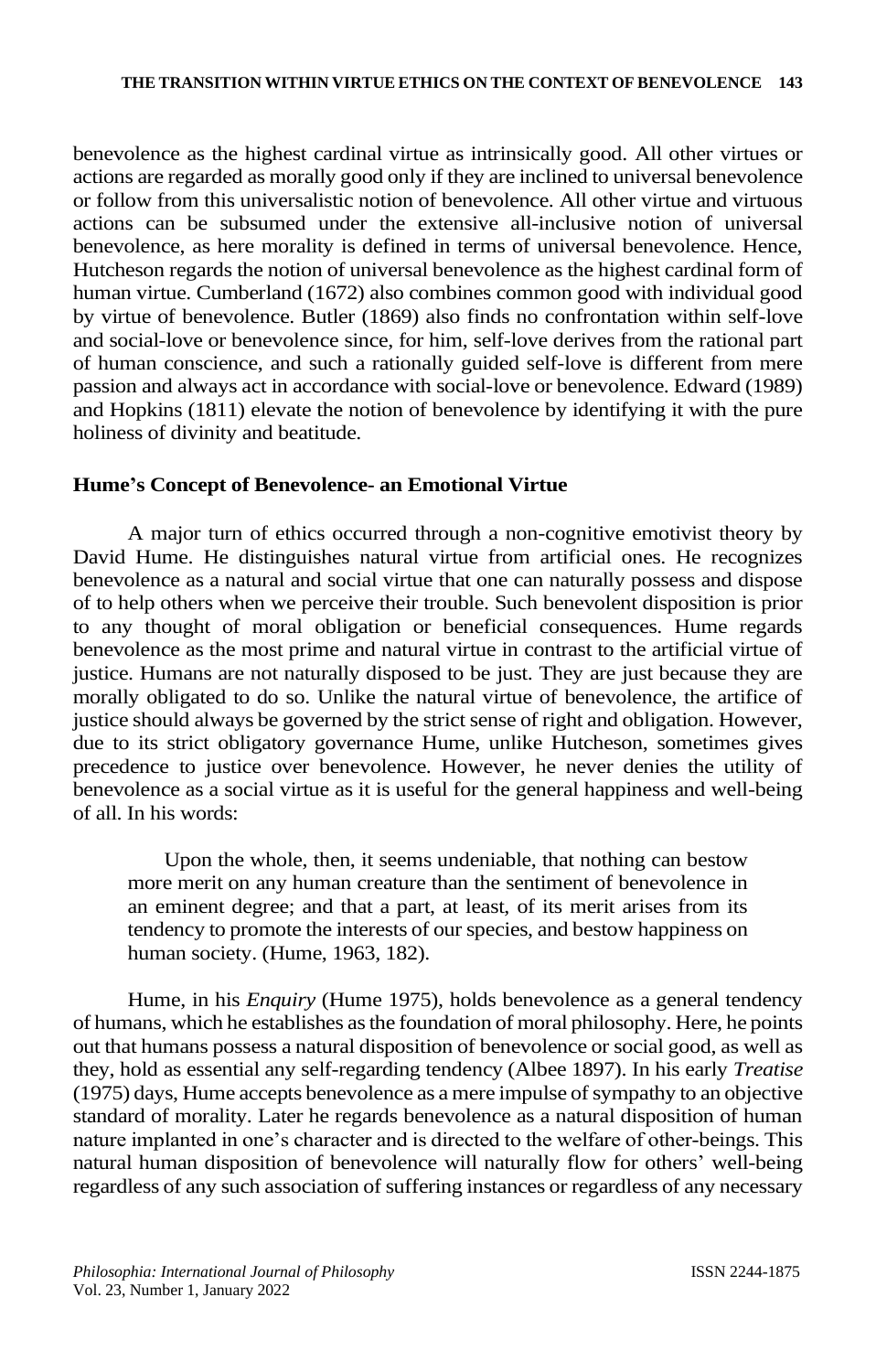direct concern or little concern or even no concern for them. In *Treatise* (1975), sympathy reflects a kind of self-interest that arises from the perceived suffering in others through the mirror impression of moral communication, whereas, in *Enquiry* (1907), benevolence is a general natural desire for the well-being of others irrespective of others suffering.

Hume establishes this natural friendly benevolence feeling of humankind as the foundation of morality in his *Enquiries* (1963). Hume also considers that benevolence is partial among near ones such as family, friend, neighbor. However, justice serves public utility by considering that everybody must get fair due even when benevolence does not prompt others to give it. Thus, benevolence complements justice. When benevolence cannot provide social utility due to its partial inclination to serve near ones, justice ensures that social utility is served.

In early Greek ethics, virtue was regarded as objective and could be achieved alone by education or wisdom. Virtues are associated with truth, and so regardless of any situation, it is objectively good in itself. However, Hume introduces two distinctive features of virtue. Firstly, virtues are made for social purpose, and so these are exercised only in reference to other human beings. The second feature follows from the first one that virtues are referential or contextual. Virtues depend on what is expedient to others in their social context. Hume redefines good, which entirely depends on context and opinion, and by this contextual version of virtues. He proposes the modern version of moral relativism. This contextual version of virtue breaks the reason-based domination of ancient tradition and is considered the situational disposition or characteristic that leads to the overall good. Hume's social utilityconcern virtue ethics influences Bentham's early utilitarian thought (Bentham 1781) of combining social good in accordance with individual good. His hedonistic doctrine of morality is entirely focusing on the highest beneficial consequences of any action, which leads to maximum pleasure. Moreover, after Hume's psychological emotivist turn, we find a new trend of emotivist thinkers who regard empathy, sympathy, compassion, care as the most important traits of human beings and argue for their moral worth in the domain of morality. We also find contemporary virtue theorists like Nussbaum (2001), Stocker (1976), who prominently accept the moral worth of sympathetic emotions in their ethical doctrine of virtue.

Yet, the psychological connection of emotions with virtue ethics was stated by Aristotle (1954) in his *Rhetoric,* where, unlike Plato, Aristotle regards the moral worth of proper emotional responses along with its intellectual component of virtue. Although unlike Hume, we do not find any detailed elaboration regarding this in his doctrine, here he indicates the moral worth of compassion. According to Aristotle, virtues can also be understood as human traits with their connection between actions and passions. This psychological connection can be seen between a particular virtue with its relation to a particular passion or emotion. Among them, some virtuous actions hold similar names with their particularly disposed of emotions, such as compassion and gratitude. Moreover, according to Aristotle, virtues should always be disposed of in the right proportion, i.e., neither too much nor too less but balanced. Here, the emotion of compassion will be regarded as a virtue when its disposition maintains this balanced margin between two extremes. Compassion can be genuinely regarded as a virtue when it is satisfied three conditions: firstly, it should be directed to someone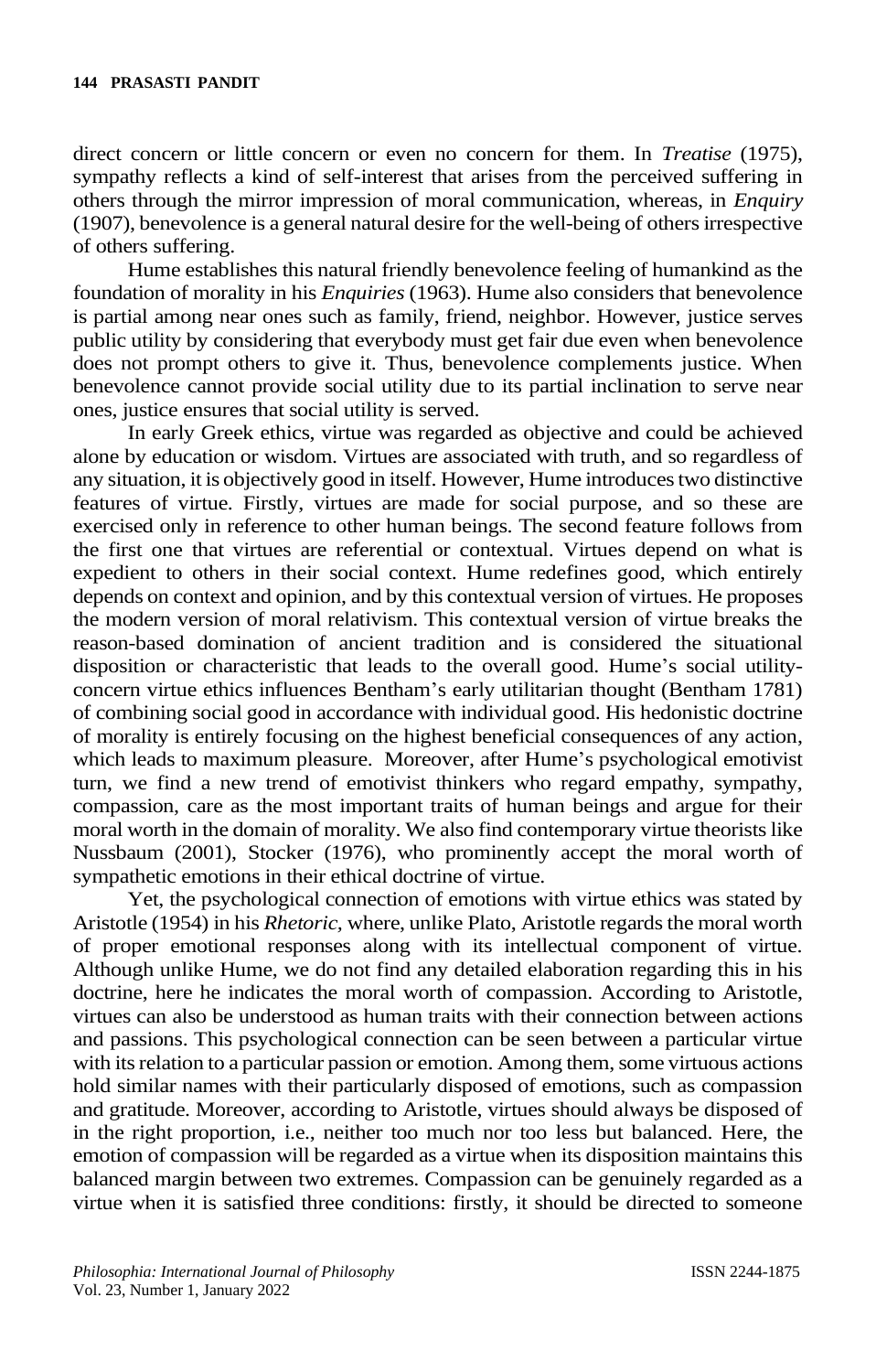who is in genuine suffering; secondly, the person should empathize or feel a similar way with the sufferer or, in some sense, can identify herself with the sufferer or being in the same vulnerable situation with the sufferer; finally, the person should feel the desire to help to alleviate the sufferer from her present condition; this desire motivates the person to help the other-being who is suffering. So, it can be said that the virtue of compassion should be felt at the right time, for the right person, and motivated for the right action, which directs to help or do beneficence for the person. Thus, Aristotle identifies the psychological emotions, such as pleasure or pain after performing an action, as the index of the presence of virtue (Roberts 1989). Kristjánsson (2018) explains the moral value of Aristotelean emotions and considers them as a crucial component of a flourishing life. He argues that emotions are either intrinsically valuable by being an indispensable component of eudaimonia or at least instrumentally good in the path of human flourishing. He analyses six emotional virtues; among them, gratitude or feeling thankful is a way to a benefactor for a benevolently intended benefaction, and the emotion pity holds instrumental value to acquire the virtuous emotion of compassion.

# **Contemporary Reinterpretations of Benevolence as Virtue**

One of the most renowned contemporary Neo-Aristotelian virtue theorists Martha Nussbaum (2001), identifies compassion with the notion of pity and describes it as a unique and distinct moral emotion of human beings. She regards compassion as one of the highest virtues of humanity. Her doctrine of compassion is inspired by Aristotle's view of compassion. The painful emotion is caused by perceiving the suffering of others which is not deserved as the person is not liable for the misfortune, and one is equally vulnerable to similar suffering. Aristotle coins the Greek word *eleos* for this emotion which Nussbaum translates as pity or compassion. Nussbaum develops her view on compassion from Aristotle's doctrine. However, she identifies its restrictiveness and modifies it by herself. Firstly, she emphasizes the third belief of Aristotle; however, she does not accept it as the necessary condition of compassion. She introduces eudaimonic judgment by adding a fourth belief that 'this person, or creature, is a significant element in my scheme of goals and projects, an end whose good is to be promoted' (Nussbaum 2001, 321). This promotion of good meets our notion of the principle of beneficence even if it is defined for an end of a person to achieve eudaimonia. According to her, the cognitive components of the emotion compassion consist of these beliefs or appraisals along with the belief that another's well-being is as important as one considers it for her own end. She is dedicated to showing the possibility of 'non-conscious compassion' in her book. She continues that one can have these beliefs or judgments without experiencing the 'upheaval of the painful emotion itself' (2001, 324). The emotion of compassion becomes 'part of [one's] cognitive repertory' (2001, 324) in such a way that an individual's pattern of belief, e.g., pain, affects the observer's pattern of belief and action. She clarifies that it is not necessary to experience the same pain to believe the judgments of compassion; however, it only requires full acknowledgment of others' painful conditions along with the three composite beliefs of compassion.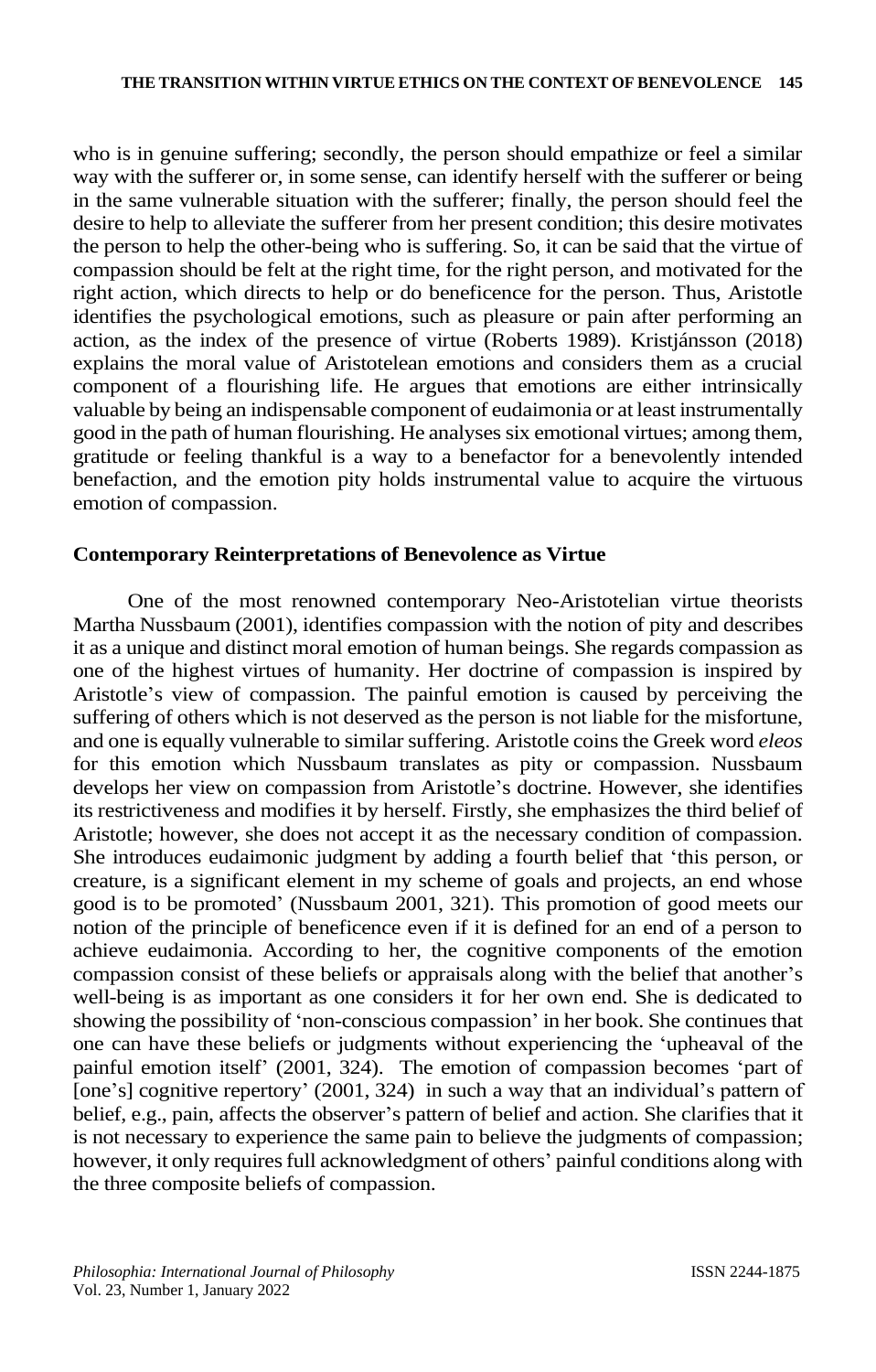This notion seems to imply the full acknowledgment of upheavals. She sees the full acknowledgment of the requisite evaluative belief, which involves mental pain; however, she does not characterize the experience of pain as a necessary component of pain. What matters for one's scheme or goal to help others is nothing but the thought or belief that something miserable happens to the other person. Thus, Nussbaum implies beneficence, or the motivation to help others, comes from the full acknowledgment of the notion of compassion. Her notion of compassion implies that the three components of compassion are sufficient to raise the motive to help others who are suffering seriously, undeservedly, and not for their own faults and with the belief that we are equally vulnerable within a similar situation.

However, her notion of compassion is also restrictive to higher cognitive apparatus since we can immediately feel compassionate to small creatures, such as a baby bird falling from the tree, without believing in such complex appraisals. Nussbaum accepts compassion of such appraisals as prior to the construct of the belief judgment, or it can be called as non-linguistic, which does not require any complex three-fold beliefs, but it occurs only and immediately by perceiving the other person's misery. Moreover, the problem arises from her second belief that it seems we cannot feel compassion towards the person who is suffering for her own mistakes as she claims that compassion requires the object of the judgment of one's 'cognitive upheavals' suffers undeservedly as the person is not accountable for her misfortune. She argues that 'insofar as we believe that a person has come to grief through his or her own fault, we blame and reproach, rather than having compassion' (2001, 321). However, we still feel compassionate with the person's suffering, which occurs from her own mistake. For example, I can feel compassion for a person who is suffering from liver damage, even if I know that the person's lust for unhealthy fast foods is accountable for this condition. According to Weber (2005), Nussbaum fails to distinguish between intrinsic, constitutive norms and extrinsic rational moral norms. Whenever we feel compassion for those who are responsible but not so in the sense of guilt, compassion occurs for the concern of the person, but such compassion is not an intrinsic but extrinsic part of moral compassion.

Nussbaum demonstrates that compassion occurs from the intrinsic concern for other people only when the person is not responsible for her own misery, so the misery is not deserved. Nussbaum introduces mercy for these people who are themselves responsible for their own misfortune but not compassion. According to her, mercy 'is defined as the inclination of the judgment toward leniency in selecting penalties' (2001, 365). She explains that a merciful person will consider the person's situation and background with great sympathy and always be sensible with the fact that although it has resulted from the person's own fault, now he is suffering from misfortune. In this regard, she acknowledges that we feel compassionate to the person's misfortune which is resulted only due to her age of adolescence. The parents 'may feel compassion for the mess an adolescent child has gotten into, yet think that it is the child's own fault' (2001, 314).

However, we can see in the tradition of Christianity and Buddhism where it is possible to keep aside the question of guilt and feel full compassion towards the misfortune of the person who is fully responsible for a serious fault. In the doctrine of Buddhism, all sentient beings are in a state of suffering as they are ignorant of the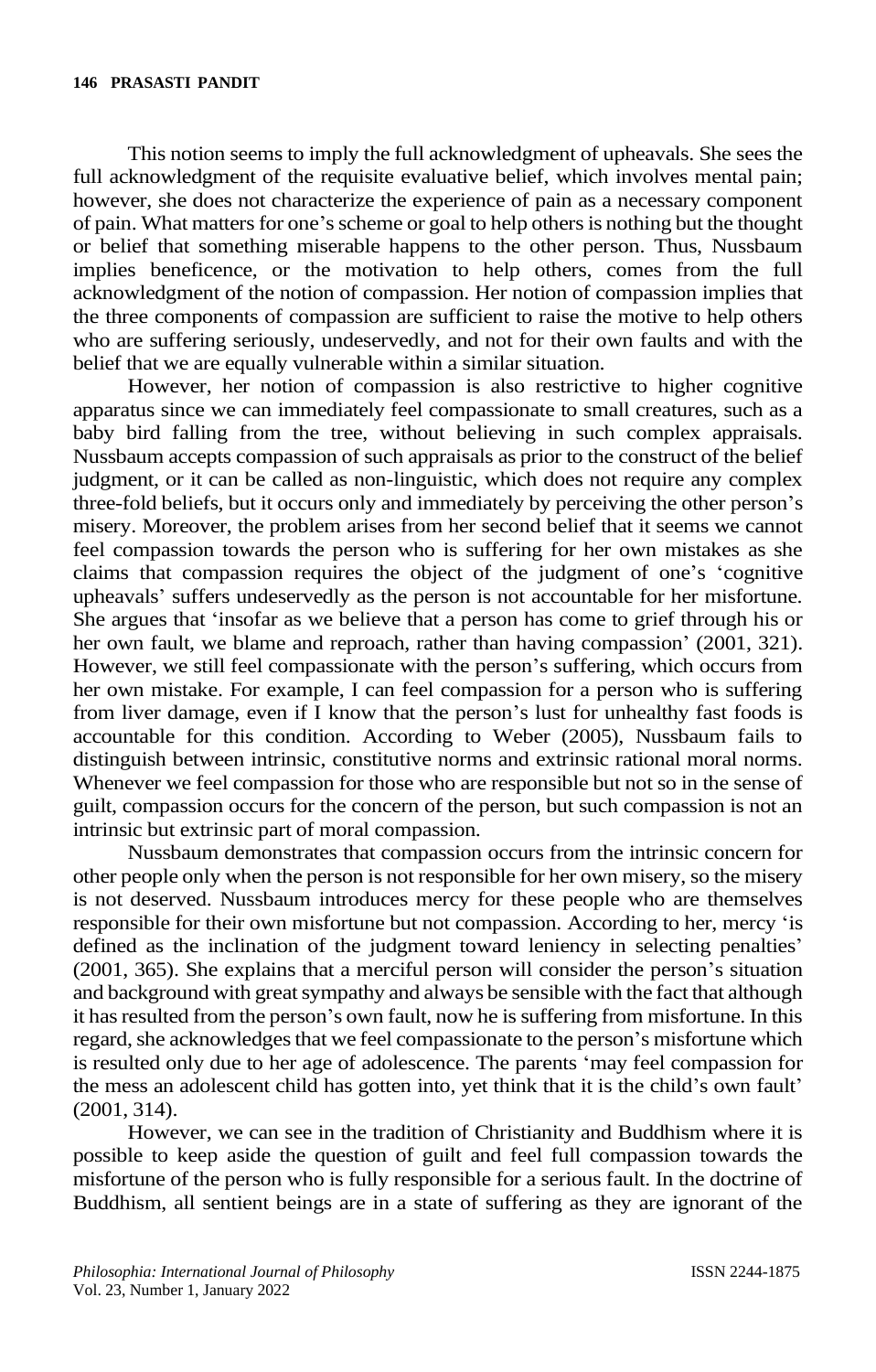reality of nature and desire for materialistic attachment. Accordingly, in Buddhism, all humans who suffer are partly responsible for their suffering, and so, according to Nussbaum, they do not deserve compassion but mercy even if it is too harsh for everyone. In Christian tradition, Jesus, who is the father of unconditional love and compassion, finds wrong in some people due to their deformed actions but urges them to change their wrong path and tries to help them with His unconditional love and compassion. In this regard, I would like to mention the key gospel words from Luke, whose gospel is regarded as the closer to the original Aramaic of Jesus when he says: 'Be Compassionate as Your Heavenly Father is Compassionate' (CEB, Luke, 6:36). Richard Gula interprets that the term 'compassion' arrives from the Aramaic word 'womb', and he also said that Elizabeth Jonathon recognizes divine compassion like the compassion of a mother who feels compassionate out of concern for the child of her own womb. So, divine compassion can be realized with the metaphor of female mothers as God. This approach promotes our feeling compassionate for someone as if the person was the child of your womb. 'This translation of Luke certainly brings out the all-encompassing, impartial love which God has for all, both the just and the unjust, and which is to be the model for human behavior' (O'Meara, 2014, 50).

Nussbaum's third component of compassion implies that one will not feel compassion unless one does not believe to be equally vulnerable with similar misfortune. However, even if, fortunately, till now, I did not experience or feel vulnerable to the devastating war situation of Syria, I still feel extremely compassionate with the Syrian children who are suffering unimaginable misery. One wealthy person of the first-world country who never experiences the misery and suffering of the inhabitants of poor third-world countries can feel immense compassion for the miserable people by perceiving their sufferings, which motivates us to help the deprived sufferers. It is possible to emerge our compassionate disposition for all by developing our genuine moral concern for other-beings and love for humanity, even if one does not feel vulnerable to similar misfortune.

According to Neo-Aristotelian Hursthouse (1999), to be fully virtuous, one should always internalize the virtuous components rather than merely performing duty. A fully flourishing virtuous person is capable of maintaining her virtuous position in all situations despite the presence of rival inclinations due to her wholehearted internalization of being moral. Kantian duty-based theory is only concerned with distinguishing duty by excluding emotional inclination while performing any action. In contrast, Hursthouse claims that a fully virtuous person is capable enough, based on their natural characteristics of rationalism, to distinguish such virtues from mere inclinations. Hursthouse, following Aristotle, claims that emotions are essential components of the soul and should not be cut off. A fully virtuous person, unlike a mere continence person in Aristotle's sense, only chooses virtuous actions, which presuppose that she does not face such dualism between virtue with rival inclinations within her character, and Hursthouse regards only such person as a fully moral being.

A different kind of argument appears from MacIntyre's (1999), who argues that human beings need to acquire virtues to grow themselves towards independence and help others flourish in a similar way. For him, each human life flourishes within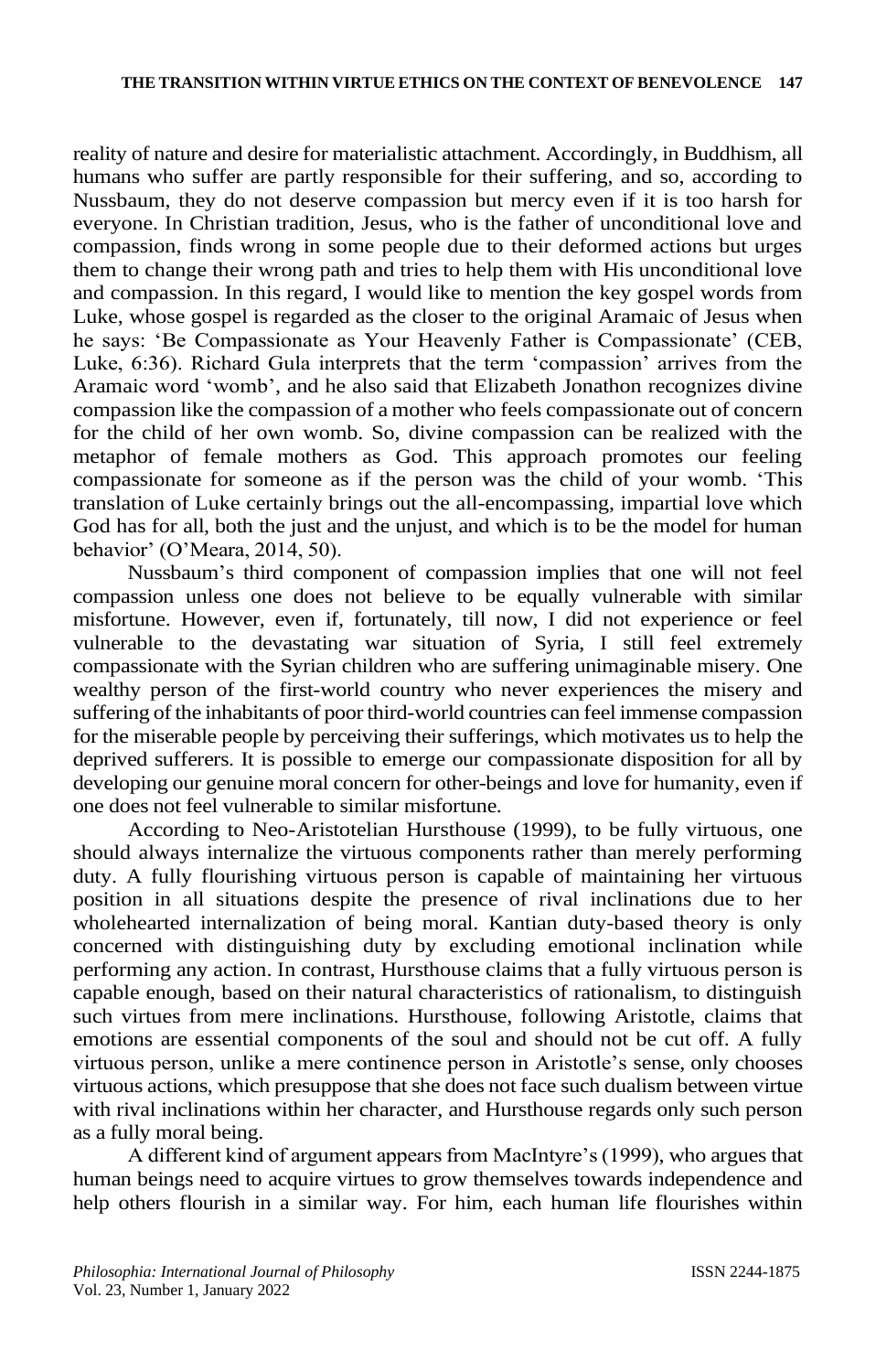reciprocal indebtedness. An individual flourishes only insofar as others make his good their own, helping him especially through periods of weakness and disability so that he can acquire the virtues that constitute such flourishing. So, we need to acquire the virtue of 'acknowledged dependence' by practicing gratitude, courtesy. Thus, for MacIntyre, as dependent rational beings, humans need to practice reciprocal benevolence and gratitude in order to flourish.

Again, another contemporary Neo-Aristotelian virtue theorist Philippa Foot (1997), differentiates between intellectual virtue and virtue of justice and benevolence as the last two are directly connected with the welfare of other people. According to her, wisdom is the intellectual virtue that has the capability of acquiring knowledge through which we can develop the ideas of rights, rules, and obligations which are the constituents of justice. On the contrary, natural virtues like benevolence spring as natural human traits that require correctives under justice and wisdom as she defines virtue as 'correctives in relation to human nature in general' (1997, 171). She holds that natural virtue like benevolence or charity "cannot be the whole of virtue this is because a kindly . . . . disposition could be disastrous without justice and wisdom, and because these virtues have to be learned, not because natural virtue is too easily acquired" (1997, 171). For example, charity can lead one to act badly when someone helps a friend for the friend's sake, despite knowing that the friend is willing to do an act of injustice. For Foot, all one needs for virtuous living is the proper management of virtues through discipline in relation to human nature. She clarifies her position with an illustration. Wisdom always operates as a virtue; however, prudence does not, but prudence which directs many of us for careful living. Again, prudence is not a virtue to anyone when it is dominated by the role of over-anxious concern for safety. So, all is important, according to Foot, for virtue is the corrective of human nature. Although she is not inspired by the Aristotelian *telos* of final end or eudaimonia as the state of well-being for which virtuous persons act, her notion of corrective seems to be inspired by the golden mean of Aristotle where Aristotle holds that an agent should understand the measurement between two extremes of excess and deficiency and this leads one to acquire the correctives of human nature in practical situations which Foot holds as the only necessary criterion for any virtues.

On the other hand, we find a different position held by another renowned contemporary virtue ethicist Michael Stocker (1976), who establishes his position regarding the moral worth of sympathetic emotions against the reason-based deontic notion of morality. Stocker points out the problem of modern rule-based theories lies in their universal rule-based approach for every action as they consider the same reason as the motive for morally right actions in every context, even if such universal reason or rule-based motive should not be our motive for morally right actions in a certain context like beneficence. He argues that a person devoid of any sympathetic emotions while performing the duty of beneficence should be regarded as morally deficient. Moreover, he claims that the absence of these essential emotions indicates that the person may be motivated by anything but moral intention. Hence, the reason-based duty should be the only moral motivation for every context of morality, and we need to have the proper emotions in the fullness of our moral actions.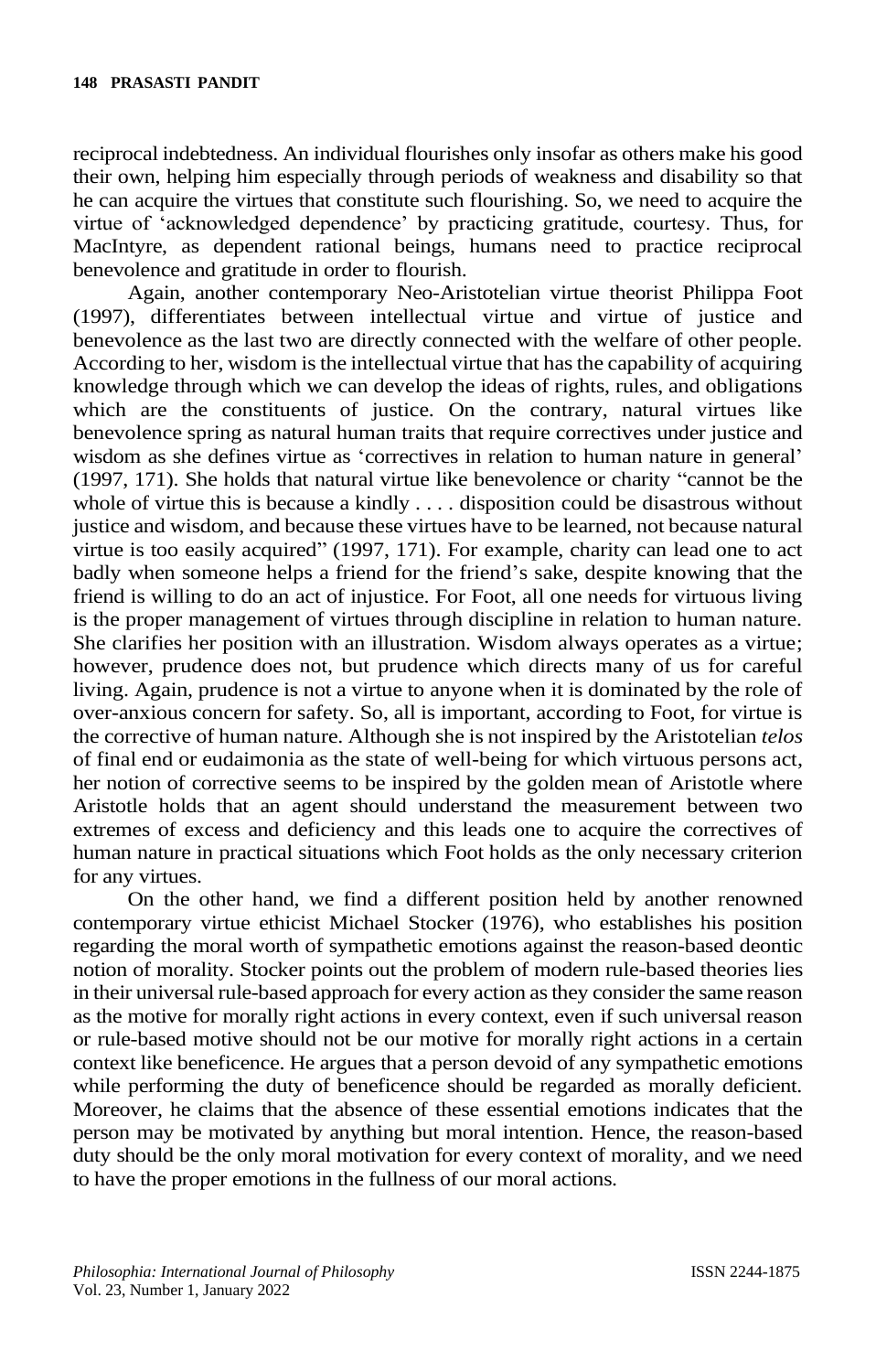# **CONCLUSION**

I want to conclude this discussion by commenting that we can find evolution in the history of virtue ethics from the ancient to the modern era. The ancient Greek tradition of virtue ethics gives enormous importance to wisdom or prudence for developing the moral excellence of an individual. Socrates identifies virtue with wisdom and vice in its absence. Plato's reason-based ethics regards justice as the highest cardinal virtue where the relation with other fellow beings is considered merely external for maintaining peace in a just society. We do not find any prominent discussions on otherregarding virtues in the ancient era, as thinkers did not realize the enormous importance and significance of other-regarding virtues within the domain of moral philosophy. However, Annas (1993) points out that Aristotle introduces the ethical importance of 'friends' or 'philia' where he states our concern for others, so ancient theory is not selfregarding; however, here the question is how far this concern should extend. Aristotle talks about close ones, family, and dear friends; however, he clarifies the limitation of the equal concern for the farthest neighbors. Nevertheless, the farthest neighbor is also an ethically important component from an impartial point of view; hence, Stoics make their base for the ideas of justice and community life. Afterward, Aristotelians are forced to adopt the importance of ethical impartiality and related justice into their stream where the virtues are meant to be other-directed. However, it is complicated by its application to societies, institutions, and individuals, and Annas indicates the difficulty of giving a conclusive account of justice since it is related to eudaimonism.

The situation has been changed after the worldwide Christian influence as a new trend has emerged in the doctrine of virtue ethics. In this Judeo-Christian tradition, the notion of unconditional love or *agape*, which is the essence of Christianity, has started to be regarded as the highest virtue of humanity. Although this tradition starts as an influence from the Christian religion, it emerges in its secular form in the domain of moral philosophy. Moral thinkers start to discover the immense significance of the value of benevolence as other-regarding virtue within the domain of ethics. Benevolence has started to be regarded as the prime, fundamental virtue of human beings, which lies as a natural disposition within the core of humanity. This evolutionary realization identifies that ethics is not only for one's own self-enlightenment or confines within one's own moral excellence, but ethics is primarily other-regarding. A moral agent should also think about others' welfare- other than one's own self.

Another huge transition we can perceive following the emotivist notion of Hume where he establishes benevolence as the natural virtue of human beings. It introduces a new era of moral psychology where emotions like sympathy, compassion, care are regarded as the undeniable moral features in the domain of morality (Pandit 2021). This sympathetic emotional involvement as a moral component is specifically prominent within the deontic notion of beneficence and benevolence.

#### **NOTE**

1. The Greek word Apostle means 'person sent'. Here this denotes any of the twelve disciples chosen by Jesus Christ. Sometimes through this term, it denotes Paul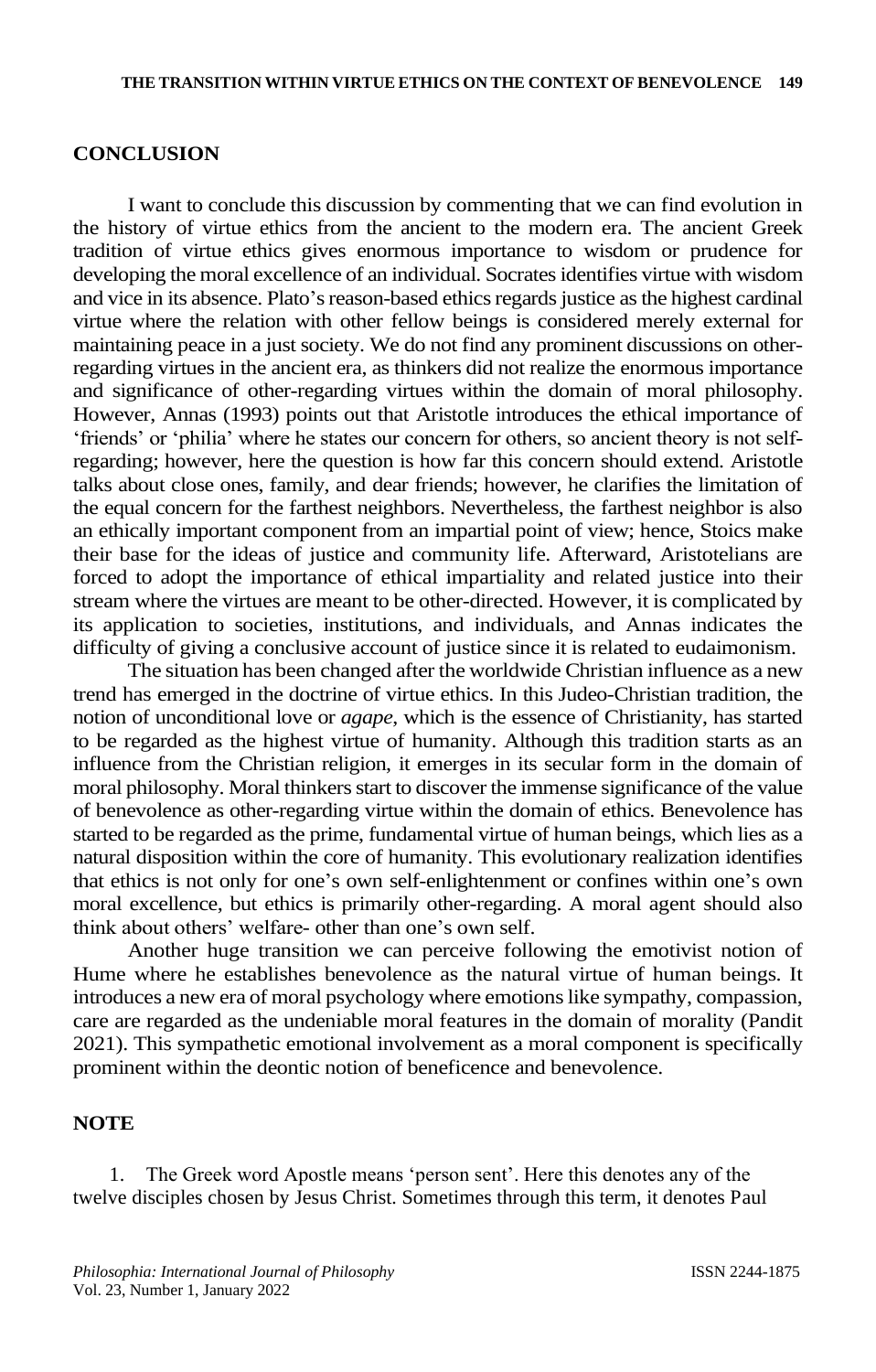who converted himself into Christian a few years after the death of Jesus Christ [\(https://www.britannica.com/topic/Apostle\)](https://www.britannica.com/topic/Apostle) Last accessed: December 28, 2021.

#### **REFERENCES**

- Albee, Ernest. 1897. Hume's ethical system. *The Philosophical Review* 6(4): 337-355
- Annas, Julia. 2006. *The Oxford handbook of ethical theory.* Edited by David Copp. New York, USA: Oxford University Press.
- Annas, Julia. 1993. *The morality of happiness.* Oxford: Oxford University Press.
- Aquinas, Thomas. 1912. *The Summa Theologica of St. Thomas Aquinas*. London, UK: Burns Oates & Washbourne.
- Aristotle. 1925. *Nicomachean ethics*, Vol. IX. Edited by W. D. Ross. London, UK: Oxford University Press.
- Aristotle, W. Rhys Roberts, Ingram Bywater, Friedrich Solmsen. 1954. *Rhetoric.* New York, USA: Modern Library.
- Butler, Joseph. 1869. *Complete works 1692-1752*. Edited by W. E. Gladstone. New York, USA: Carter.
- Cumberland, Richard. 1672. *A treatise of the law of nature*. Edited by John Parkin. Indianapolis, USA: Liberty Fund.
- Edward, Jonathon. 1989. *The works of Edward Jonathon,* Vol. 8. Edited by Paul Ramsey. New Haven: Yale University Press.
- Everson, Steven. 1998. *Companions to ancient thought: 4 Ethics.* Edited by Steven Everson. Cambridge UK: Cambridge University Press.
- Foot, Philippa. 1997. Virtue and vices. In *Virtue Ethics.* Edited by Roger Crisp, Michael Slote. New York, USA: Oxford University Press, 163-178.
- Frankena, William K. 1973. The ethics of love conceived as an ethics of virtue. *The Journal of Religious Ethics* 1: 21-36.
- Hobbes, Thomas. 1651. *Leviathan*. Oxford, UK: Clarendon Press.
- Hopkins, Samuel. 1811. *The system of doctrines contained in divine revelation.* Boston, USA: Lincoln & Edmands.
- Hume, David. 1907. *An enquiry concerning the principles of morals.* Edited by Tom L. Beauchamp. London, UK: Kegan Paul.
- Hume, David. 1963. *Enquiries concerning human understanding and concerning the principles of morals.* Edited by L. A. and Selby Bigge. Oxford: Clarendon Press.
- Hume, David. 1975. *Treatise of human nature.* Edited by P. Didditch. Oxford: Oxford University Press.
- Hursthouse, R. 1999. *On virtue ethics*. Oxford, USA: Oxford University Press.
- Kristjánsson, K. 2018. *Virtuous emotions.* USA: Oxford University Press.